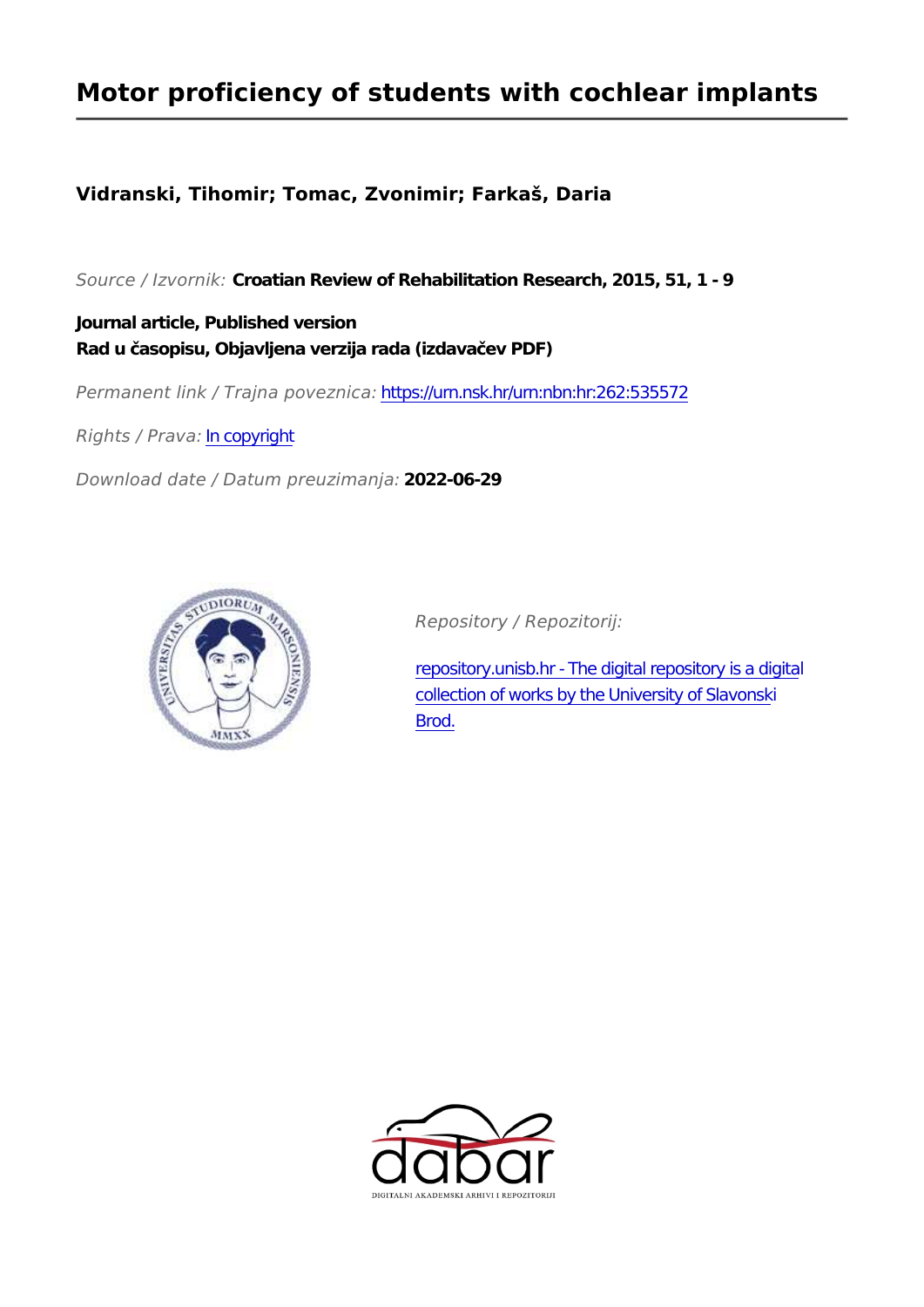# MOTOR PROFICIENCY OF STUDENTS WITH **COCHLEAR IMPLANTS**

#### TIHOMIR VIDRANSKI, ZVONIMIR TOMAC, DARIA FARKAŠ

School of Education, University of Osijek, Croatia

Received:  $12.2.2015$ Accepted: 24.4.2015. Original scientific paper UDK: 376.1-056.263

Abstract: The purpose of this study was to examine the development of motor skills in hearing-impaired pupils with cochlear implants (CI). Sixteen pupils with CIs, aged 12.37 years (SD 4.42), who attended regular educational programs, and seventeen hearing pupils, aged 12.64 years (SD 3.69), participated in the study using the Bruininks - Oseretsky Test of Motor Proficiency. The results demonstrated that a very high percentage of pupils with CIs scored below the average range in all subtests. Even poorer results were between the observed groups found in the subtests assessing gross motor skills. The most significant differences were found in the subsets of upper limb coordination, bilateral coordination, and balance. It was noticed that hearing children performed significantly better than those with CIs.

Key words: Cochlear implant, hearing impairment, motor proficiency, Bruininks - Oseretsky test, regular educational system, pupils

#### **INTRODUCTION**

According to the World Health Organization, hearing impairment is nowadays considered to be the third most common chronic medical condition. Hearing loss that develops during pregnancy or after birth occurs in 1 to 3 per 1000 newborn children. Therefore, it is more prevalent than many other congenital impairments (Sokol and Hyde, 2002). When comparing children with and without hearing loss, many researchers have found that hearing-impaired children (without a cochlear implant, or CI) have poorer motor skills, particularly in terms of balance disorders (Gheysen et al., 2008, Rine et al., 1996, De Sousa et al., 2012, Shaikh et al., 2013, Dummer et al. 2006, Siegel et al., 1991, Hartmann et al., 2011 and Wierzchowski ed., 2008). Quality motor development of gross and fine motor skills requires postural control and balance, which facilitate everyday movements (Rajendran, Roy & Jeevanantham, 2012). It is known that a well-developed hearing and vestibular apparatus are necessary for the stability of the body and the control of gravitational forces in motion. Similarly, the balance as a motor skill depends on the fully developed hearing and vestibular system.

While exploring the level of motor abilities and skills of hearing-impaired children, researchers have found that in addition to the aforementioned balance, hearing-impaired children (without CIs) also score lower than hearing children in repetitive strength and flexibility (Winnick and Short, 1986), as well as in fine and gross motor skills (Shaikh & Sadhale, 2013). Furthermore, hearing-impaired children often score below the average range on reference standards (Siegel, Marchetti & Tecklin, 1991; Zwierzchowski, Gawlik & Grabar, 2008; Hartman, Houwen & Visscher, 2011). One of the most common clinical interventions for hearing impairments, which can also be used to improve motor development, is the cochlear implantation.

However, only a few studies have been conducted on samples of children with CI, and the results of these studies have been largely inconsistent (Gheysen et al., 2008, Cushing et al., 2008, Suarez et al. 2007, Shall, 2009, Horn et al., 2006). Out of all motor skills, these studies have focused solely on balance, leaving the relation between the other motor skills and having a CI unexamined. Therefore, hearing impairment presents not only a major communicational limitation, but also results in disadvantages in motor development.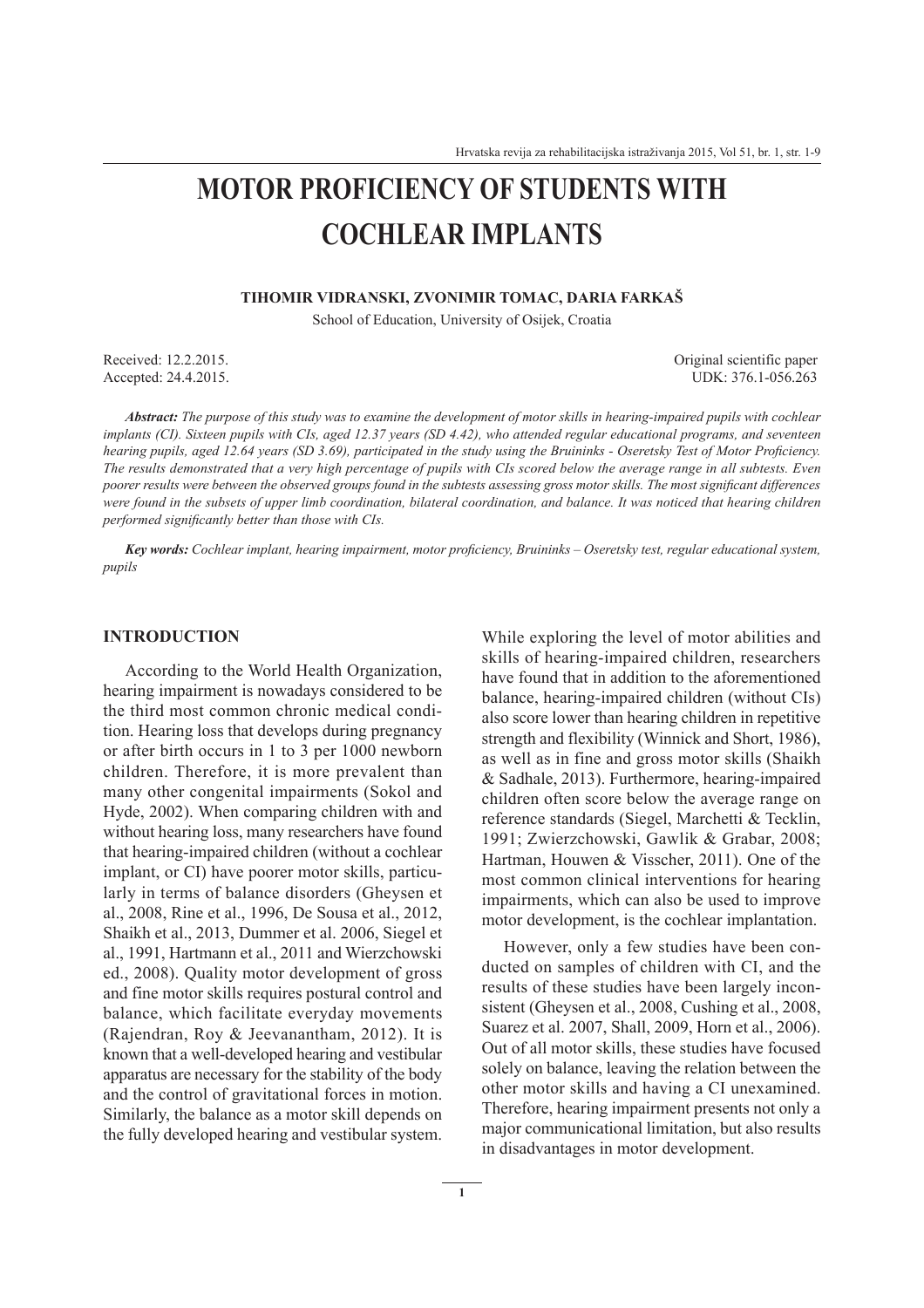As has already been mentioned, hearing impairment is considered to be the third most common chronic medical condition in the world. In Croatia, a total number of about 500 deaf persons have received cochlear implants since 1996. The Croatian educational system currently includes around 30 children with CIs.

The aim of this study was to determine the proficiency of motor skills of children with CIs who attend regular educational processes.

#### **METHODS**

#### **Sample**

The study involved a total of 33 participants, aged 6-18 years, from one Croatian region. The participants were divided into two groups. The first group included 16 participants (10 females and 6 males) with CIs. The average age of the first group was 12.37 years (SD 4.42). The males belonging to the first group were slightly older than the females (the average age of the females was 12.10 years, as compared to the average age of the males, which was 12.83 years). The second group included 17 participants without hearing loss, whose average age was 12.64 years, SD 3.69 years (7 males with an average age of 13.37 and 10 females with an average age of 12.00). To be included in either of the two groups, the participants had to (a) be enrolled in regular elementary schools or secondary schools, (b) attend regular sport classes within their schools, and (c) have no additional medical, psychological, neurological, or motor impairment apart from hearing impairment. All subjects with CIs included in this study had unilaterally embedded CIs. From the total 16 respondents with CIs, 6 received their CIs at the age of two years, 8 received their CIs when aged three years, and two respondents when aged six and seven years, respectively. None of the respondents had any medical history of hearing impairment in their families. The causes of hearing loss were genetic in 13 respondents, meningitis-related in 2 respondents, and the result of birth complications in one respondent. Four of the respondents were included in additional 60-minute physical activity besides their regular PE class three times a week, two patients twice a week, and 10 of the respondents had no additional physical activities.

Participants in the second group, which consisted of children without hearing impairment, were selected in such a way that each participant with CI was paired with a participant of the same age and gender without hearing impairment from the same school. Out of a total of 17 subjects without hearing loss, five subjects were included in additional 60-minute physical activity three times a week. two subjects twice a week, and 10 subjects had no additional physical activities.

Ethical approval was granted for this study. The participants' parents were familiarized with the aims of the study and signed a consent form which allowed their children to participate in this research.

|             |    | Cohlear<br>implant |    | Hearing |            |      |
|-------------|----|--------------------|----|---------|------------|------|
|             | N  | Years              |    | Years   | $\gamma^2$ | р    |
| <b>Boys</b> | O  | 12,83              |    | 13,37   | 6.94       | 0,32 |
| Girls       | 10 | 12,10              | 10 | 12,00   | 11,00      | 0.27 |

#### **Instruments**

The Bruininks-Oseretsky Test of Motor Proficiency, 2nd Edition (BOT<sub>TM</sub>2) was used for this study.  $BOT_{TM}2$  is an individually administered test that is used to measure a wide array of motor skills in individuals aged 4 to 21. It provides researchers with a reliable and efficient measure of fine and gross motor control skills. Since its publication in 1987, it has been the most widely used standardized measure of motor proficiency (Crowe, 1989, Ulrich, 1985). Many clinical research studies use BOT<sub>TM, which is</sub> usually chosen as the standard for the criterion-validation of other motor ability instruments (Flegel & Kolobe 2002, Tan, Parker & Larkin 2001). A growing number of studies have also used  $\text{BOT}_{\text{TM to}}$  explore the nature and degree of motor-skill deficits in individuals with motor disorders (Faught, Hay, Flouris, Cairney & Hawes, 2002, Smits-Engelsman, Niemeijer & Van Galen, 2001). BOT<sub>TM</sub>2 consists from 53 sections, which are divided into eight subsets for assessing fine and gross motor skills (Bruininks & Bruininks 2005).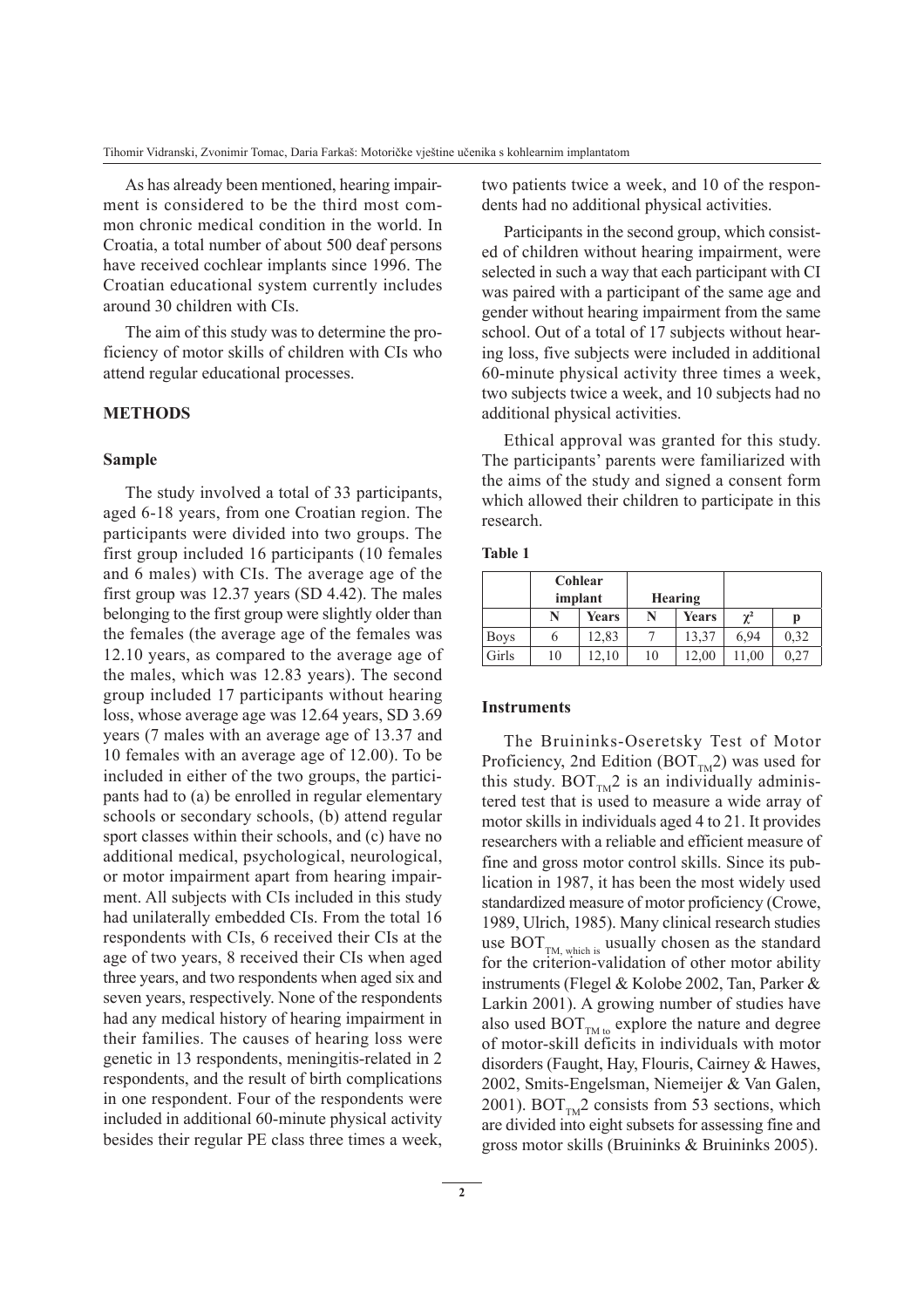**Contract Contract** 

#### Data collection

The data was collected during 2014. Each participant was studied individually throughout one physical education class in the school's sports hall. Participants with CIs carried out all the tasks while their Cis were turned on. The measuring was conducted by two experienced physical education teachers in such a way that one teacher carried out the measurement while the other one assisted in the preparation of the tasks and recorded the results.

#### Data analysis

The obtained raw results were transformed for each participant into point scores by using the statistical software BOT-2 ASSIST version 1.0. These scores were further used to classify participants into five descriptive categories (well below average, below average, average, above average, well above average). Based on the results, the percentages of the total number of participants were calculated in individual descriptive categories of each subset of the measuring instrument, and the chi-square test was used to determine the differences in frequencies between the participants with and without hearing impairment. The Kolmogorov - Smirnov test (KS) was used to determine the normality of distribution. The t-test for independent samples was used to determine the difference between the pupils with CIs and hearing pupils, and the Mann-Whitney U-test was used after the raw scores were converted to point scores in those variables that did not have a normal distribution. All analyses were performed at a significance level of p=0.05.

#### **RESULTS**

The difference analysis indicates no statistically significant difference between hearing subjects and subjects with CIs in their anthropometric characteristics in both boys and girls. The research results show that participants with CIs mostly achieved average scores in all subtests as well as in the total score, but they did not achieve well-above-average scores in any of the subtests. A very small number of the participants achieved above-average results (Table 1). A very high percentage of the participants achieved below average results on all subtests, and well-below-average results were reached mainly

| <b>Table 2.</b> Descriptive parameters and differences in |
|-----------------------------------------------------------|
| anthropometric characteristics and body mass index        |
| between subjects with CI and their hearing peers          |

a a la

|            |            | Mean   | <b>SD</b> | Median | U     | Z       | р    |
|------------|------------|--------|-----------|--------|-------|---------|------|
| Body       | BCi        | 162.00 | 26.74     | 170.50 | 13.50 | 0.64    | 0.52 |
| height     | <b>BH</b>  | 160.50 | 11.26     | 165.10 |       |         |      |
| Body       | BCi        | 54.56  | 18.90     | 33.40  |       | $-0.16$ | 0.87 |
| weight     | <b>BH</b>  | 56.05  | 8.27      | 56.75  |       |         |      |
| <b>BMI</b> | <b>BCi</b> | 19.80  | 1.95      | 19.55  | 12.00 | $-0.88$ | 0.37 |
|            | <b>BH</b>  | 20.10  | 4.86      | 21.15  |       |         |      |
| Body       | GCi        | 148.80 | 20.78     | 154.50 | 41.00 | $-0.28$ | 0.77 |
| height     | <b>GH</b>  | 154.58 | 13.08     | 155.60 |       |         |      |
| Body       | GCi        | 48.18  | 21.08     | 44.60  | 42.00 | 0.20    | 0.83 |
| weight     | <b>GH</b>  | 44.97  | 10.08     | 49.30  |       |         |      |
| <b>BMI</b> | GCi        | 20.46  | 4.32      | 21.50  | 36.50 | 0.65    | 0.51 |
|            | <b>GH</b>  | 19.25  | 3.22      | 18.30  |       |         |      |

BCi-boys with cochlear implant; BH - Hearing boys; GCi -Girls with cohlear implant; GH – hearing girls

on the subtests for the assessment of gross motor skills in relation to fine motor skills. However, the most striking aspect is that, on the subtests for upper limb coordination, bilateral coordination, and balance, many participants with CIs achieved below-average and well-below-average results. The results show that 40% of the participants achieved below-average and well-below-average scores on the upper limb coordination and bilateral coordination tests, and 53% of the participants achieved below-average and well-below-average results on the balance test. This is the only subtest in which the number of below-average results is larger than the number of average and above-average results combined. Unlike the participants with CIs, the hearing participants did not achieve below-average results on any subtest and are more frequently found in the above-average and well-above-average categories, which was especially noticeable in the subsets of fine motor precision, fine motor integration, running speed agility, strength, as well as in total motor composite.

The results of the Mann Whitney U-test regarding further analysis of the differences between the two groups of participants (Table 4) demonstrate that the differences are significant in all total scores of each subtest and that hearing participants achieve significantly better results than participants with CIs. Table 5 shows the only statistically significant difference in the results of individual tests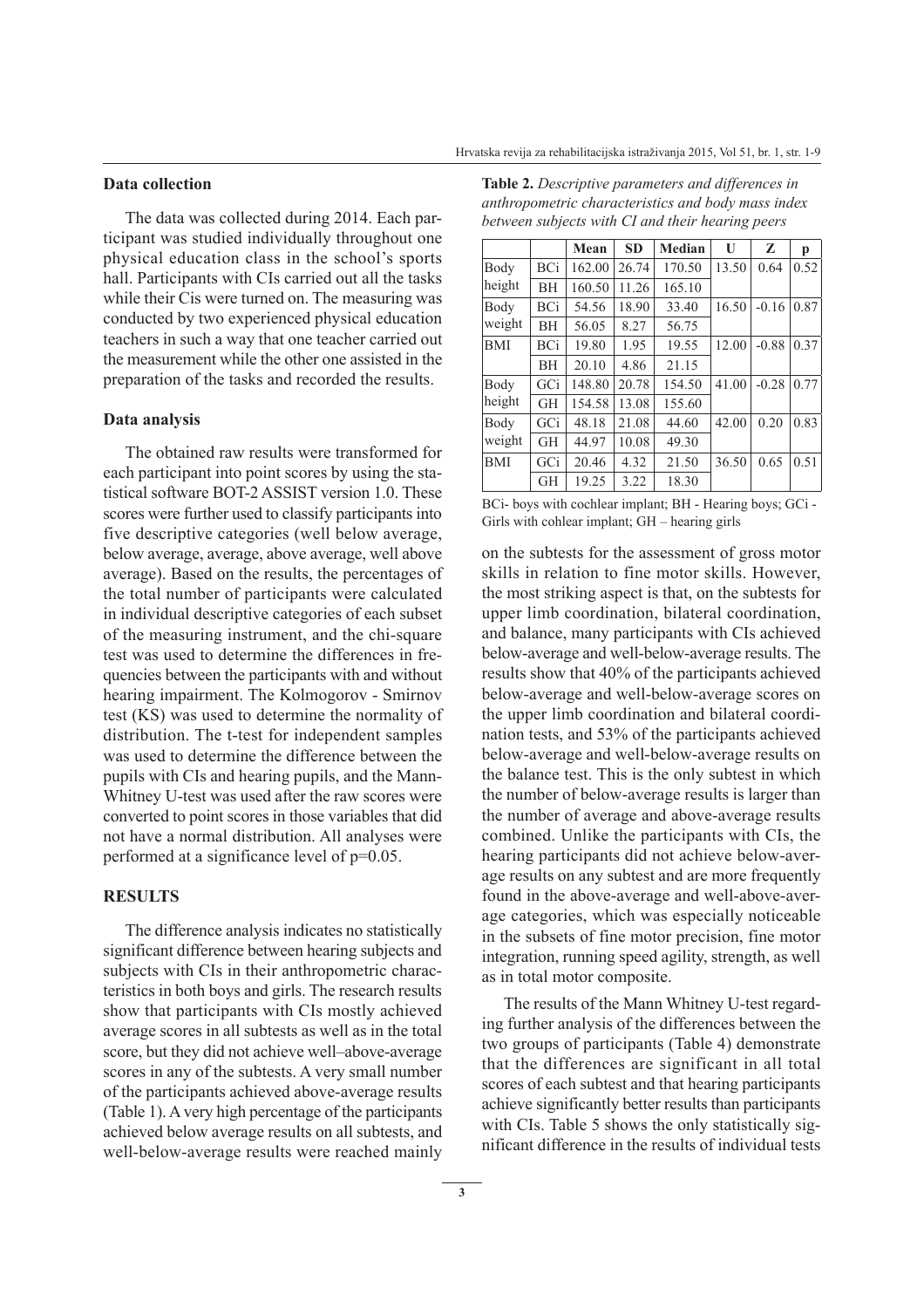|                      |                | <b>WELL BELOW</b> |                | <b>BELOW</b>   |           | <b>AVERAGE</b> |                | <b>ABOVE</b>   |           | <b>WELL ABOVE</b>           |  |  |
|----------------------|----------------|-------------------|----------------|----------------|-----------|----------------|----------------|----------------|-----------|-----------------------------|--|--|
|                      | <b>AVERAGE</b> |                   |                | <b>AVERAGE</b> |           |                |                | <b>AVERAGE</b> |           | <b>AVERAGE</b>              |  |  |
|                      | <b>CI</b>      | H                 | <b>CI</b>      | H              | CI        | H              | <b>CI</b>      | H              | <b>CI</b> | H                           |  |  |
| <b>FINE MOTOR</b>    | $\Omega$       | $\Omega$          | 4              | $\Omega$       | 10        | 8              |                | 9              | $\Omega$  | $\Omega$                    |  |  |
| <b>PRECISION</b>     | $0.00\%$       | $0.00\%$          | $26.66\%$      | $0.00\%$       | 66.66 %   | $47.06\%$      | $6.66\%$       | 52.94 %        | $0.00\%$  | $0.00\%$                    |  |  |
| <b>FINE MOTOR</b>    | $\Omega$       | $\Omega$          | 3              | $\Omega$       | 10        |                | 2              | 10             | $\Omega$  | $\Omega$                    |  |  |
| <b>INTEGRATION</b>   | $0.00\%$       | $0.00\%$          | $20.00\%$      | $0.00\%$       | 66.66 %   | 41.18 %        | $13.33\%$      | 58.82 %        | $0.00\%$  | $0.00\%$                    |  |  |
| <b>MANUAL</b>        | $\Omega$       | $\Omega$          | 4              |                | 9         | 13             | $\mathfrak{D}$ | $\mathfrak{D}$ | $\Omega$  |                             |  |  |
| <b>DEXTERITY</b>     | $0.00\%$       | $0.00\%$          | 26.66 %        | 5.82 %         | $60.00\%$ | 76.47 %        | $13.33\%$      | $11.65\%$      | $0.00\%$  | 5.82 %                      |  |  |
| <b>UPPER LIMB</b>    |                | $\Omega$          | 5              | $\Omega$       | 8         | 10             |                | 7              | $\Omega$  | $\Omega$                    |  |  |
| <b>COORDINATION</b>  | $6.66\%$       | $0.00\%$          | 33.33 %        | $0.00\%$       | 53.33 %   | 58.82 %        | $6.66\%$       | 41.18 $%$      | $0.00\%$  | $0.00\%$                    |  |  |
| <b>BILATERAL</b>     | $\overline{c}$ | $\Omega$          | 4              | $\Omega$       | 8         | 15             |                | $\mathfrak{D}$ | $\Omega$  | $\Omega$                    |  |  |
| <b>CORDINATION</b>   | 13.33 %        | $0.00\%$          | 26.66 %        | $0.00\%$       | 53.33 %   | 88.23 %        | $6.66\%$       | $11.65\%$      | $0.00\%$  | $0.00\%$                    |  |  |
| <b>BALANCE</b>       | 4              | $\Omega$          | 4              | $\mathfrak{D}$ | 7         | 11             | $\Omega$       | 4              | $\Omega$  | $\Omega$                    |  |  |
|                      | $26.66\%$      | $0.00\%$          | $26.66\%$      | $11.65\%$      | $46.66\%$ | 64.70 %        | $0.00\%$       | 23.53 %        | $0.00\%$  | $0.00\%$                    |  |  |
| <b>RUNNING SPEED</b> | $\Omega$       | $\Omega$          | 3              | $\Omega$       | 10        | 5              | $\mathfrak{D}$ | 10             | $\Omega$  | $\mathcal{D}_{\mathcal{A}}$ |  |  |
| <b>AGILITY</b>       | $0.00\%$       | $0.00\%$          | $20\%$         | $0.00\%$       | 66.66 %   | 29.41 %        | $13.33\%$      | 58.82 %        | $0.00\%$  | $11.65\%$                   |  |  |
| <b>STRENGHT</b>      | $\Omega$       | $\Omega$          | $\mathfrak{D}$ | $\Omega$       | 8         | 4              | 5              | 10             | $\Omega$  | 3                           |  |  |
|                      | $0.00\%$       | $0.00\%$          | 13.33 %        | $0.00\%$       | 53.33 %   | $23.53\%$      | 33.33 %        | 58.82 %        | $0.00\%$  | 17.65%                      |  |  |
| <b>TOTAL MOTOR</b>   |                | $\Omega$          | 3              | $\Omega$       | 10        | 4              |                | 7              | $\Omega$  | 6                           |  |  |
| <b>COMPOSITE</b>     | $6.66\%$       | $0.00\%$          | $20\%$         | $0.00\%$       | 66.66 %   | $23.53\%$      | $6.66\%$       | 41.18 $%$      | $0.00\%$  | 35.30 %                     |  |  |

Table 3. Frequencies of children with and without hearing impairment in individual descriptive categories

Tihomir Vidranski, Zvonimir Tomac, Daria Farkaš: Motoričke vještine učenika s kohlearnim implantatom

CI - Cochlear implant; H - hearing

Table 4. Differences among children with and without hearing impairment in the subtests of the measuring instrument

|                      | Mean      | Median | <b>Ouartile</b> | Mean  | Median | <b>Ouartile</b> | Rank   | Rank  | $\mathbf{U}$ | Z       | p        | ES   |
|----------------------|-----------|--------|-----------------|-------|--------|-----------------|--------|-------|--------------|---------|----------|------|
|                      | <b>CI</b> |        | Range           | H     |        | Range           | Sum    | Sum   |              |         |          |      |
|                      |           |        |                 |       |        |                 | CI     | H     |              |         |          |      |
| <b>TOTAL SCORE</b>   | 33.87     | 36.50  | 13.00           | 39.82 | 40.00  | 1.00            | 173.50 | 387.5 | 37.5         | $-3.53$ | $0.000*$ | 0.27 |
| <b>FMP</b>           |           |        |                 |       |        |                 |        |       |              |         |          |      |
| <b>TOTAL SCORE</b>   | 36.75     | 29.00  | 12.50           | 39.41 | 40.00  | 1.00            | 206.00 | 355.0 | 70.0         | $-2.35$ | $0.018*$ | 0.20 |
| <b>FMI</b>           |           |        |                 |       |        |                 |        |       |              |         |          |      |
| <b>TOTAL SCORE</b>   | 28.06     | 38.50  | 4.00            | 33.70 | 35.00  | 4.00            | 212.00 | 349.0 | 76.0         | $-2.14$ | $0.032*$ | 0.18 |
| MD                   |           |        |                 |       |        |                 |        |       |              |         |          |      |
| <b>TOTAL SCORE</b>   | 19.06     | 21.00  | 10.50           | 23.41 | 24.00  | 0.00            | 197.00 | 364.0 | 61.0         | $-2.68$ | $0.007*$ | 0.26 |
| BC                   |           |        |                 |       |        |                 |        |       |              |         |          |      |
| <b>TOTAL SCORE B</b> | 26.31     | 30.50  | 15.00           | 33.70 | 33.00  | 1.00            | 204.00 | 357.0 | 68.0         | $-2.43$ | $0.015*$ | 0.26 |
| <b>TOTAL SCORE</b>   | 33.93     | 35.50  | 13.50           | 43.52 | 44.00  | 3.00            | 176.50 | 384.5 | 40.5         | $-3.42$ | $0.001*$ | 0.36 |
| <b>RSA</b>           |           |        |                 |       |        |                 |        |       |              |         |          |      |
| <b>TOTAL SCORE</b>   | 28.62     | 31.50  | 16.00           | 36.88 | 38.00  | 2.00            | 189.00 | 372.0 | 53.0         | $-2.97$ | $0.003*$ | 0.28 |
| <b>ULC</b>           |           |        |                 |       |        |                 |        |       |              |         |          |      |
| <b>TOTAL SCORE S</b> | 26.68     | 26.00  | 7.00            | 34.70 | 35.00  | 5.00            | 179.00 | 382.0 | 43.0         | $-3.33$ | $0.001*$ | 0.36 |

\*p= 0,05; CI – Cochlear Implant; H – Hearing; Mean – Mean; SD; Standard Deviation; Median- Median; FMP- Fine Motor Precision; FMI – Fine Motor Integration; MD – Manual Dexterity; BC- Bilateral Coordination; B – Balance; RSA – Running Speed And Agility; ULC – Upper - Limb Coordination; S- Strength; ES – effect size

between participants with CIs and hearing participants, which makes it obvious that these differences are significant in 30 out of 55 particles of the  $\text{BOT}_{\text{TM}}$ 2. In all particles where the difference was noticed, hearing participants also achieved significantly better results.

#### **DISCUSSION**

As has already been mentioned, numerous studies have confirmed that hearing-impaired children (without CIs) have poorer fine and gross motor skills (Shaikh & Sadhale, 2013), repetitive strength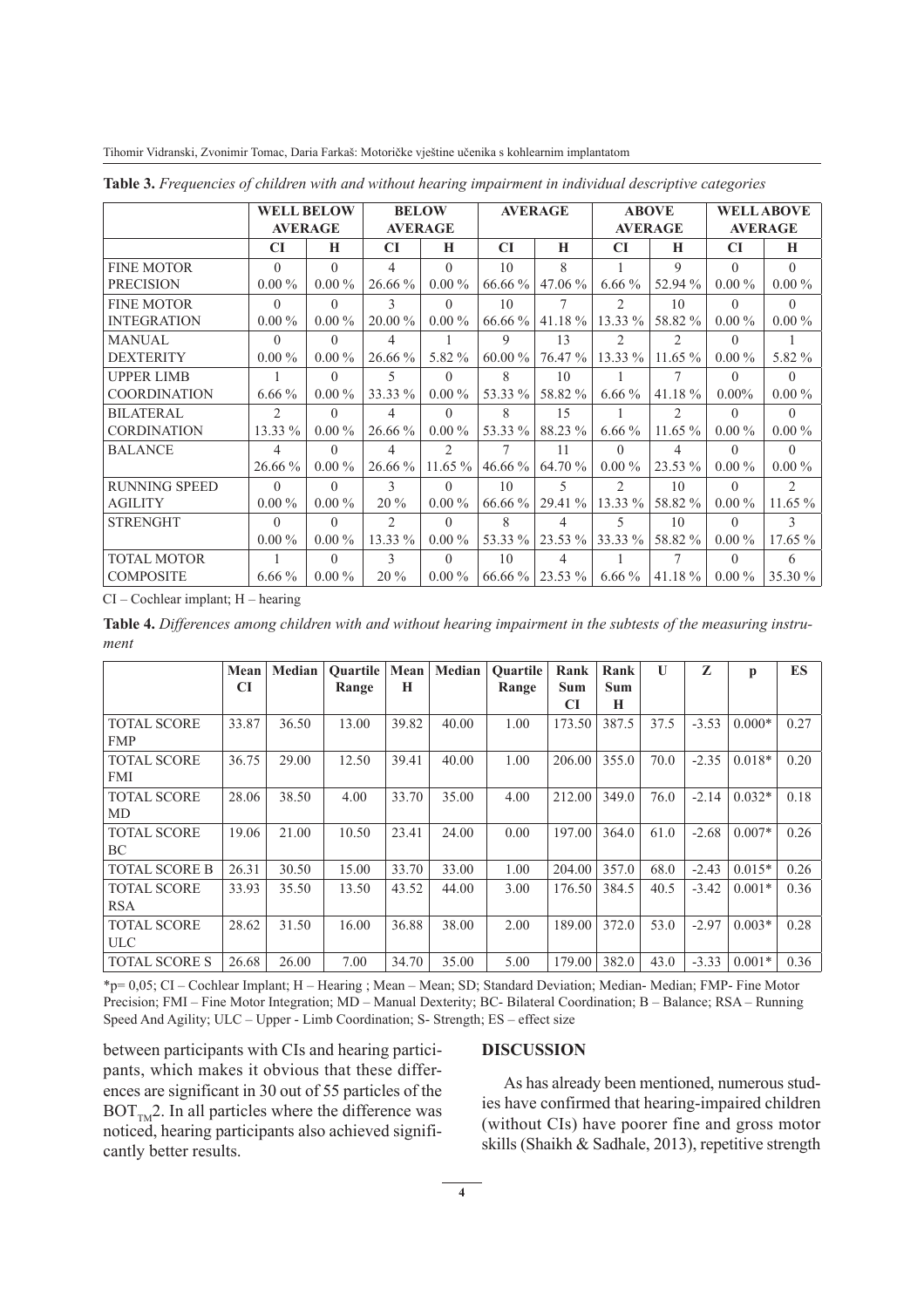|                             | Mean | Median | <b>Ouartile</b> | Mean | Median | <b>Ouartile</b> | Rank       | Rank   | $\mathbf{U}$ | Z       | p-value  | <b>ES</b> |
|-----------------------------|------|--------|-----------------|------|--------|-----------------|------------|--------|--------------|---------|----------|-----------|
|                             | CI   | CI     | Range           | H    | H      | Range           | <b>Sum</b> | Sum H  |              |         |          |           |
|                             |      |        | CI              |      |        | H               | CI         |        |              |         |          |           |
| FMP <sub>2</sub>            | 2.38 | 2.00   | 1.00            | 2.94 | 3.00   | 0.00            | 195.00     | 366.00 | 59.00        | $-2.76$ | $0.006*$ | 0.30      |
| FMP <sub>6</sub>            | 5.19 | 12.00  | 7.50            | 6.77 | 12.00  | 0.00            | 211.50     | 349.50 | 75.50        | $-2.16$ | $0.031*$ | 0.14      |
| FMI <sub>8</sub>            | 5.00 | 5.00   | 1.00            | 5.82 | 6.00   | 0.00            | 215.00     | 346.00 | 79.00        | $-2.04$ | $0.042*$ | 0.07      |
| MD <sub>1</sub>             | 5.94 | 35.50  | 22.00           | 7.59 | 42.00  | 16.00           | 210.50     | 350.50 | 74.50        | $-2.20$ | $0.028*$ | 0.10      |
| MD <sub>3</sub>             | 5.25 | 7.50   | 2.00            | 6.35 | 8.00   | 1.00            | 216.50     | 344.50 | 80.50        | $-1.98$ | $0.048*$ | 0.09      |
| BC <sub>4</sub>             | 1.19 | 6.00   | 2.00            | 2.77 | 5.00   | 0.00            | 198.50     | 362.50 | 62.50        | $-2.63$ | $0.009*$ | 0.28      |
| <b>B</b> 6                  | 1.94 | 4.77   | 5.40            | 3.29 | 10.00  | 1.50            | 192.00     | 369.00 | 56.00        | $-2.86$ | $0.004*$ | 0.23      |
| $B_8$                       | 2.81 | 10.00  | 6.85            | 4.00 | 10.00  | 0.00            | 212.50     | 348.50 | 76.50        | $-2.13$ | $0.034*$ | 0.22      |
| RSA <sub>1</sub>            | 6.81 | 8.70   | 2.14            | 8.53 | 7.37   | 0.88            | 191.50     | 369.50 | 55.50        | $-2.88$ | $0.004*$ | 0.24      |
| RSA <sub>2</sub>            | 7.88 | 38.50  | 10.00           | 9.12 | 45.00  | 10.00           | 204.00     | 357.00 | 68.00        | $-2.43$ | $0.015*$ | 0.13      |
| RSA <sub>3</sub>            | 7.31 | 36.00  | 7.00            | 8.65 | 40.00  | 7.00            | 206.50     | 354.50 | 70.50        | $-2.34$ | $0.019*$ | 0.22      |
| RSA4                        | 5.13 | 20.50  | 20.00           | 8.71 | 42.00  | 5.00            | 166.00     | 395.00 | 30.00        | $-3.80$ | $0.000*$ | 0.42      |
| RSA <sub>5</sub>            | 6.63 | 32.50  | 20.50           | 8.53 | 35.00  | 5.00            | 202.00     | 359.00 | 66.00        | $-2.50$ | $0.012*$ | 0.28      |
| ULC <sub>4</sub>            | 2.94 | 4.50   | 4.00            | 4.59 | 5.00   | 0.00            | 214.50     | 346.50 | 78.50        | $-2.05$ | $0.040*$ | 0.16      |
| ULC 5                       | 5.06 | 10.00  | 6.50            | 6.65 | 10.00  | 0.00            | 215.00     | 346.00 | 79.00        | $-2.04$ | $0.042*$ | 0.15      |
| ULC 6                       | 4.50 | 7.50   | 7.00            | 6.82 | 10.00  | 0.00            | 202.50     | 358.50 | 66.50        | $-2.49$ | $0.013*$ | 0.28      |
| ULC <sub>7</sub>            | 2.50 | 3.00   | 3.00            | 3.94 | 4.00   | 1.00            | 207.00     | 354.00 | 71.00        | $-2.32$ | $0.020*$ | 0.16      |
| S <sub>1</sub>              | 6.56 | 18.00  | 13.50           | 9.00 | 161.00 | 36.00           | 189.50     | 371.50 | 53.50        | $-2.95$ | $0.003*$ | 0.19      |
| $\ensuremath{\mathrm{S}}$ 2 | 5.06 | 112.50 | 67.50           | 6.53 | 26.00  | 13.00           | 209.00     | 352.00 | 73.00        | $-2.25$ | $0.024*$ | 0.16      |
| S <sub>3</sub>              | 6.13 | 24.00  | 12.50           | 7.53 | 30.00  | 9.00            | 203.00     | 358.00 | 67.00        | $-2.47$ | $0.014*$ | 0.27      |
| $\ensuremath{\mathrm{S}}$ 4 | 4.75 | 45.83  | 26.15           | 5.77 | 60.00  | 0.00            | 203.00     | 358.00 | 67.00        | $-2.47$ | $0.014*$ | 0.30      |
| S <sub>5</sub>              | 4.06 | 35.15  | 43.61           | 5.53 | 60.00  | 0.00            | 209.50     | 351.50 | 73.50        | $-2.23$ | $0.026*$ | 0.25      |

Table 5. Differences in motor skills of the measuring instrument between children with and without hearing impairmont

\*p= 0,05; CI – Cochlear Implant; H – Hearing; Mean – Mean; SD; Standard Deviation; Median-Median; FMP2 – Fine Motor Precision Filling In Shape; FMP 6- Fine Motor Precision Folding Paper; FMI 8 – Fine Motor Integration Copying Overlapping Pencils; MD1 – Manual Dexterity Making Dots In Circles; MD 3 – Manual Dexterity Placing Pegs Into Pegboard; BC 4 -Bilateral Coordination Jumping In Place - Opposite Sides; B 6 -Balance Standing On One Leg One A Line - Eyes Closed; B 8 Balance Standing Heel To Toe On Balance Beam; RSA 1 - Running Speed And Agility Shuttle Run; RSA 2- Running Speed And Agility Stepping Sideways Over A Balance Beam; RSA 3 Running Speed And Agility; RSA 4 Running Speed And Agility One Legged Side Hop; RSA 5 Running Speed And Agility Two Legged Side Hop; ULC 4- Upper Limb Coordination Catching A Tossed Ball One Hand; ULC 5- Upper Limb Coordination Dribbling A Ball One Hand; ULC 6- Upper Limb Coordination Dribbling A Ball Alternating Hand; ULC 7- Upper Limb Coordination Throwing A Ball At Target; S 1 – Strength Standing Long Jump; S 2- Strength Push Ups; S 3 - Strength Sit Ups; S 4 - Strength Wall Sit; S 5 - Strength V- Up; ES - effect size

and flexibility (Winnick & Short, 1986), and especially evident difference in balance (Gheysen et al., 2008, Rine et al., 1996, De Sousa et al., 2012, Shaikh et al., 2013, Dummer et al. 2006, Siegel et al., 1991, Hartman et al., 2011, Zwierzchowski and ed., 2008). However, studies conducted on children with CIs are scarce. The majority of studies has only evaluated the balance, and contradictions in results are prominent (Jernice et al., 2011, Gheysen et al., 2008, Cushing et al. 2008, Suarez et al., 2007, Shall, 2009, Horn et al., 2006).

This study has established that participants with CIs achieve significantly poorer results than participants without hearing impairment in all tests of fine and gross motor skills. Participants without hearing impairment are significantly more dominant in the total score of all subtests than participants with CIs. A high percentage of participants with hearing impairment have achieved below-average and well-below-average results in balance, and the resulting differences between participants with CIs and without impairment were also obtained in previous studies (Gheysen, 2008, Cushing, 2008, Jarnice, 2011), *i.e.* balance disorders in patients with CIs were established by several researchers (Gheysen, 2008, Cushing, 2008, Jarnice, 2011),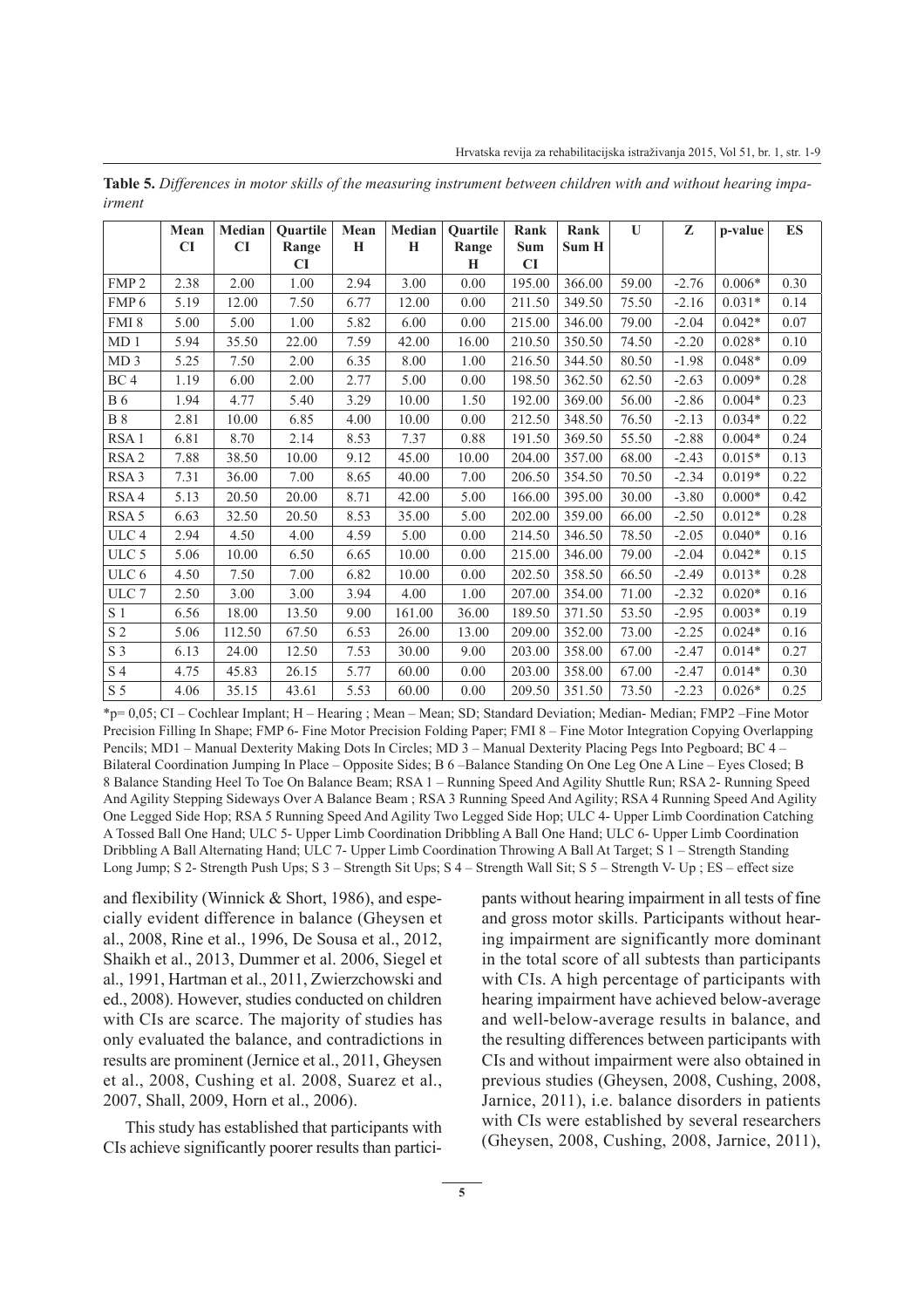and thereby confirm the findings of this study. On a sample of participants aged 4-12 years, using the Movement Assessment Battery for Children (M - ABC), the One-Leg Standing Test, and the Körperkoordinationstest für Kinder (KTK - Test), Gheysen (2008) found that participants with hearing impairment and CIs scored significantly poorer than participants without hearing impairment in all tests of both dynamic and static balance. The same results were obtained by Cushing (2008) using the BOT2 battery of tests, as well as by Jernice (2011) and Suarez (2007) using the Force Plate platform. A high percentage of participants who scored below-average and well-below-average results on other subtests, except for balance, indicates poorer other motor skills in participants with CIs, which was confirmed by analyzing the differences when compared to the hearing participants. Unlike the participants with CIs, the hearing participants did not achieve below-average results on any subtest, and are more frequently found in the above and well above categories, which was especially noticeable in subsets of fine motor precision, fine motor integration, running speed agility, strength and also in the total motor composite. Shall (2010) and Gheysen (2008), using the M-ABC battery of tests, also found that participants with CIs showed a tendency for poorer results on tests of manual dexterity and ball skills, although the differences in these studies were not statistically significant. No additional research of other motor abilities and skills amongst the participants with CI has been conducted. A high percentage of the participants with CIs, who achieved below-average and wellbelow-average results and the determined differences in comparison to hearing participants point to less developed motor skills in the participants with CIs, and it is therefore recommended that customized programs be created for PE classes.

An adjusted program for children with CIs, who are integrated in the regular program of physical education, will enable them to develop their motor skills with a special emphasis on balance. For future studies of this type, it would be desirable to have a larger sample.

#### **CONCLUSION**

The purpose of this study was to determine the level of motor abilities and skills of children with cochlear implants who attend regular Croatian schools. The results demonstrated negative deviation in the results achieved by children with CIs when compared to the reference values of the Bruinkins - Oseretsky Test in certain motor skills, especially on the subtests of balance and manual dexterity, as well as significant differences when compared to the hearing pupils on all subtests.

These discrepancies suggest the necessity of modifications in Croatian PE classes using customdesigned methods and adequate kinesiology operators who would encourage quality development of degraded motor abilities and skills.

According to some studies, there are indications that factors such as damage cause, age at implantation of CI, along with other physiological, sociological, and economic factors, can affect the level of motor skills development in subjects with CIs. However, due to the small sample size, the inclusion of these factors was not a subject of this study, which can be considered a shortcoming. The purpose of this study was to determine the structure of differences, and not their causes. Future studies on larger samples and with a greater number of variables could provide us with methodologically sound insight on the connections between having a CI and the level of development of motor skills.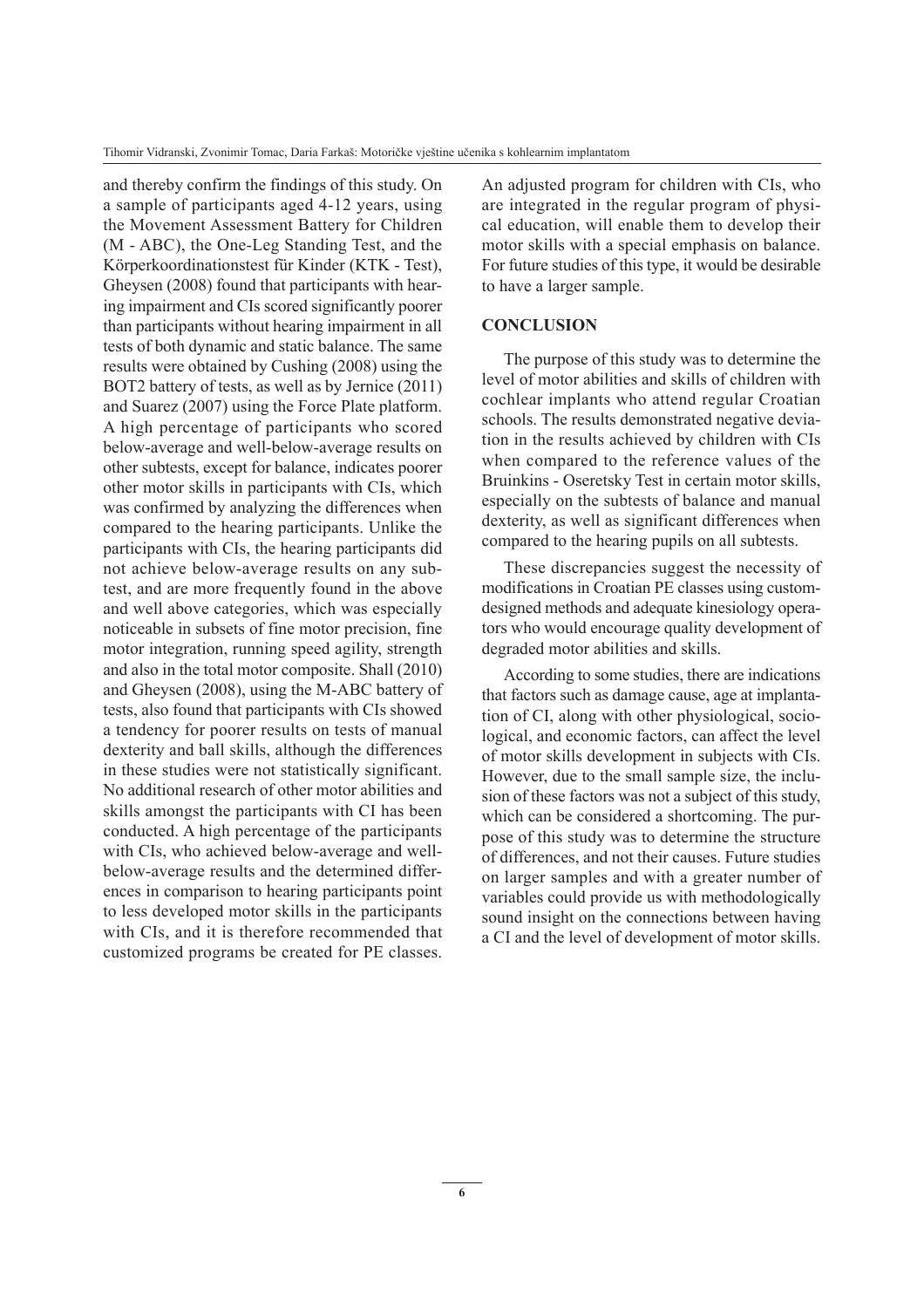#### **REFERENCES**

- Berk, L.E. (2004). Development Trough the Lifespan, 3rd edition. Upper Saddle River: Pearson Education, Inc. Publishing as Allyn & Bacon.
- Bushnell, E. W. and Boudreau, J. P. (1993). Motor development and the mind: The potential role of motor abilities as a determinant of aspects of perceptual development. Child development, 64 (4), 1005-1021.
- Bruininks, R.H. & Bruininks, B.D. (2005). Bruininks Oseretsky Test of Motor Proficiency. Second Edition (BOTTM2). Pearson Assessment, Minneapolis, MN (2005).rowe, T. K., & Horak, F. B. (1988). Motor proficiency associated with vestibular deficits in children with hearing impairments. Physical Therapy, 68, (10), 1493-1499.
- Cushing, S. L., Papsin, B. C., Rutka, J. A., James, A. L., & Gordon, K. A. (2008). Evidence of vestibular and balance dysfunction in children with profound sensorineural hearing loss using cochlear implants. The Laryngoscope, 118(10), 1814-1823.
- de Sousa, A. M., de França Barros, J., & de Sousa Neto, B. M. (2011). Postural control in children with typical development and children with profound hearing loss. International Journal of General Medicine, 5, 433-439.
- Dummer, G. M., Haubenstricker, J. L., & Stewart, D. A. (1996). Motor skill performances of children who are deaf. Adapted Physical Activity Quarterly, 13 (4), 400-414.
- Gheysen, F., Loots, G., & Van Waelvelde, H. (2008). Motor development of deaf children with and without cochlear implants. Journal of Deaf Studies and Deaf Education, 13, (2) 215-224.
- Gkouvatzi, A. N., Mantis, K., & Pilianidis, T. (2010). The impact of hearing loss degree and age on upper limb coordination ability in hearing, deaf and hard of hearing pupils. Studies in Physical Culture & Tourism,  $17(2)$  $147 - 155$ .
- Hartman, E., Houwen, S., & Visscher, C. (2011). Motor skill f and sports participation in deaf elementary school children. Adapted Physical Activity Quarterly, 28, (2) 132-145.
- Jernice, T. S. Y., Nonis, K. P., & Yi, C. J. (2011). The Balance Control of Children with and without Hearing Impairment in Singapore--A Case Study. International journal of Special Education, 26 (3), 260-275.
- Malina R.M., Bouchard, C., & Bar -Or, O. (2004). Growth, Maturation and Physical Activity, 2nd edition. Champaign, IL: Human Kinetics.
- Pařízková, J. (1998). Interaction between physical activity and nutrition early in life and their impact on later development. Nutrition Research Reviews, 11 (1), 71-90.
- Piek, J.P., Dawson, L., Smith, L.M., Gasson, N. (2008). The Role of Early Fine and Gross Motor Development on Later Motor and Cognitive Ability. Human Movement Science, 27(5), 668 – 681.
- Potter, C. N., & Silverman, L. N. (1984). Characteristics of vestibular function and static balance skills in deaf children. Physical Therapy, 64 (7), 1071-1075.
- Rajendran, V., Roy, F. G., & Jeevanantham, D. (2012). Postural control, motor skills, and health-related quality of life in children with hearing impairment: a systematic review. European Archives of Oto-Rhino-Laryngology, 269  $(4)$  1063-1071.
- Reich, L., Lavai, B. (2009). Physical education and sport adaptations for pupils who are specifically hard of hearing. Journal of Physical Education, Recreation and Dance, 80 (3), 38-49.
- Rine, R. M., Lindeblad, S., Donovan, P., Vergara, K., Gostin, J., & Mattson, K. (1996). Balance and motor skills in young children with sensorineural hearing impairment: a preliminary study. Pediatric Physical Therapy, 8 (2), 55-61.
- Schlumberger, E., Narbona, J. & Manrique, M. (2004). Non-verbal development of children with deafness with and without cochlear implants. Developmental Medicine & Child Neurology,  $46(9)$ ,  $599 - 606$ .
- Shaikh, A. A., & Sadhale, A. (2013). Motor proficiency in hearing impaired and healthy children: a comparison. International Journal of Current Research and Review, 5, 11, 57-63.